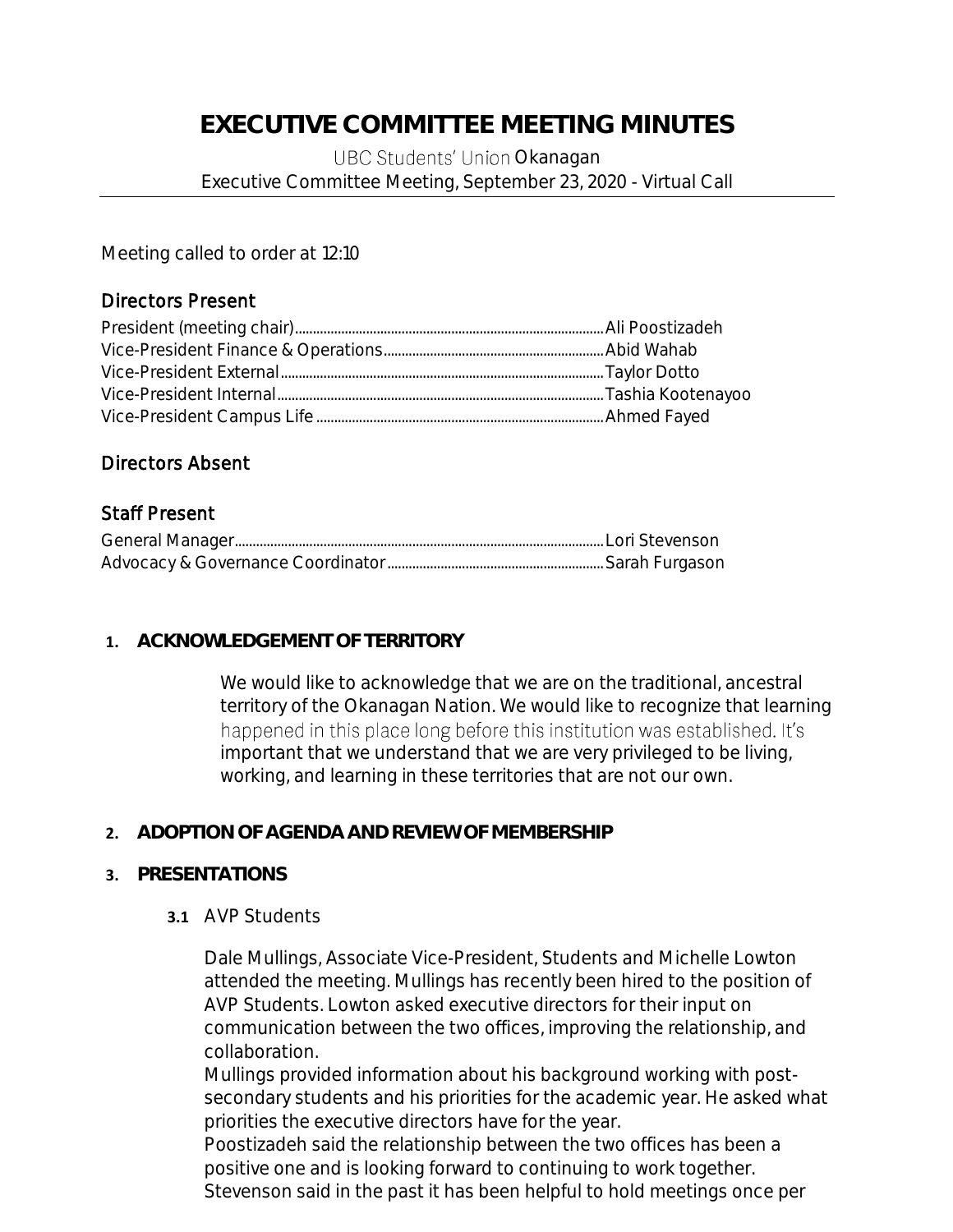quarter to keep lines of communication open. Mullings said having pre-scheduled meetings is helpful to keep track of where things are going; the SUO will often hear from students on issues before the AVPS. Poostizadeh and Kootenayoo agreed. Lowton asked if the SUO would like to be involved in assisting with finding students for university working group positions. Kootenayoo confirmed. Executive directors shared their goals for the year.

# **4. EXECUTIVE REPORTS**

**4.1** President

Poostizadeh met with Presidents from other student unions across the country to see what their priorities are for the year. He has been meeting with UBC administrators and presented to the UBC Board of Governors. He is continuing work on the proposed capital project.

**4.2** VP Finance and Operations

Wahab has been preparing for the Finance Committee meeting, Student Association Funding applications, and meeting with students.

**4.3** VP Internal

Kootenayoo has been working on Student Association Funding, Health & Dental Plan changes and communicating those changes to the membership, Student Association orientation, and working with BC Campus on the Sexualized Violence Misconduct Evaluation Toolkit.

**4.4** VP External

Dotto has been working with the BCFS on the "Take it Over" campaign, creating an awareness campaign for the all-gendered washrooms on campus, promoting the OER "Open Textbooks Now" campaign, and finalizing the contest for the water bottle share program.

**4.5** VP Campus Life

Fayed has been preparing for a second speaker series event and some other student events like trivia and yoga.

**4.6** General Manager

Stevenson has been finishing up the staff annual appraisals, meeting with UCB administration, and preparing for the upcoming SUO by-election.

- **5. OLD BUSINESS**
- **6. NEW BUSINESS**